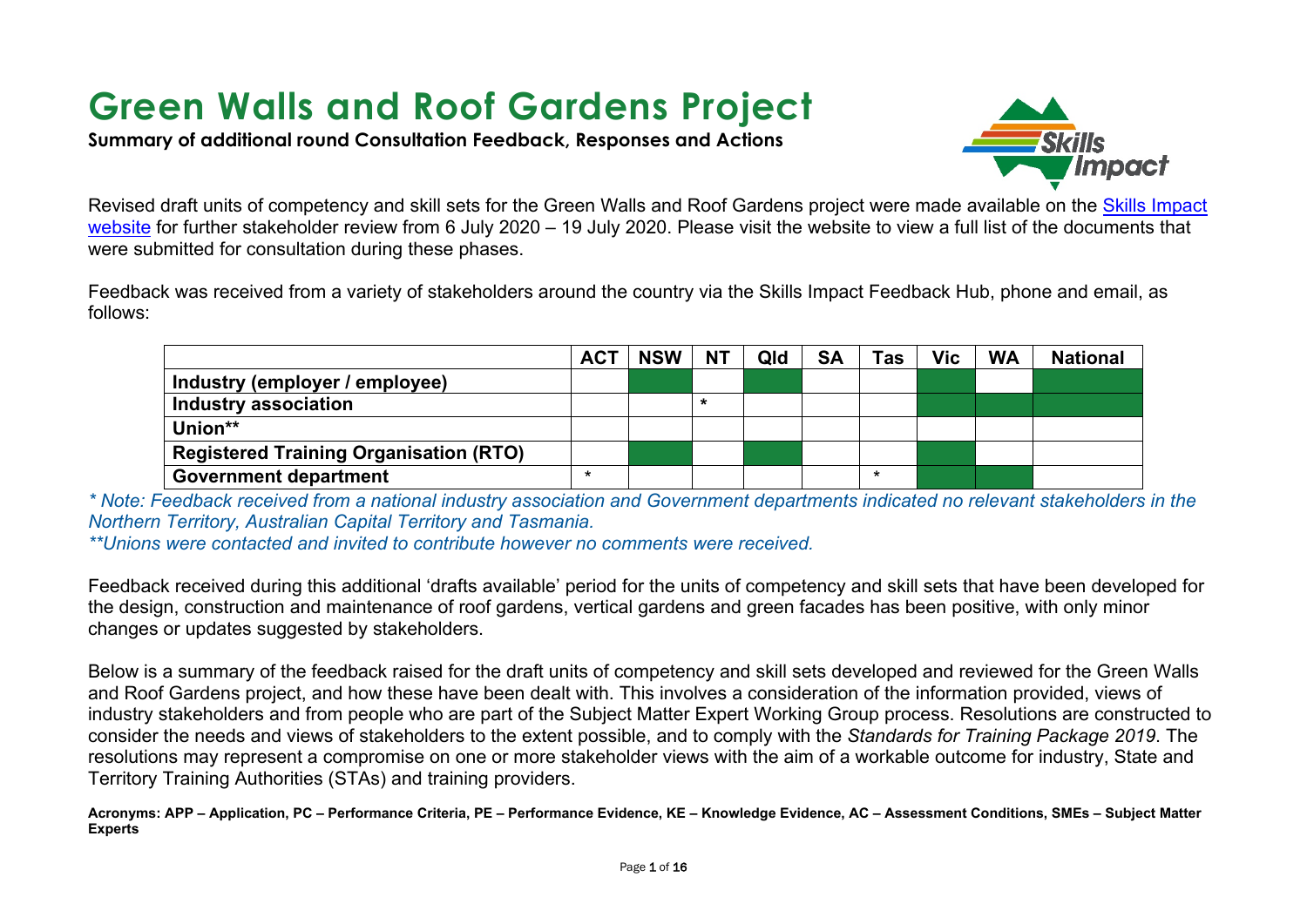Please use the menu below to navigate to the feedback you wish to view.

## Table of Contents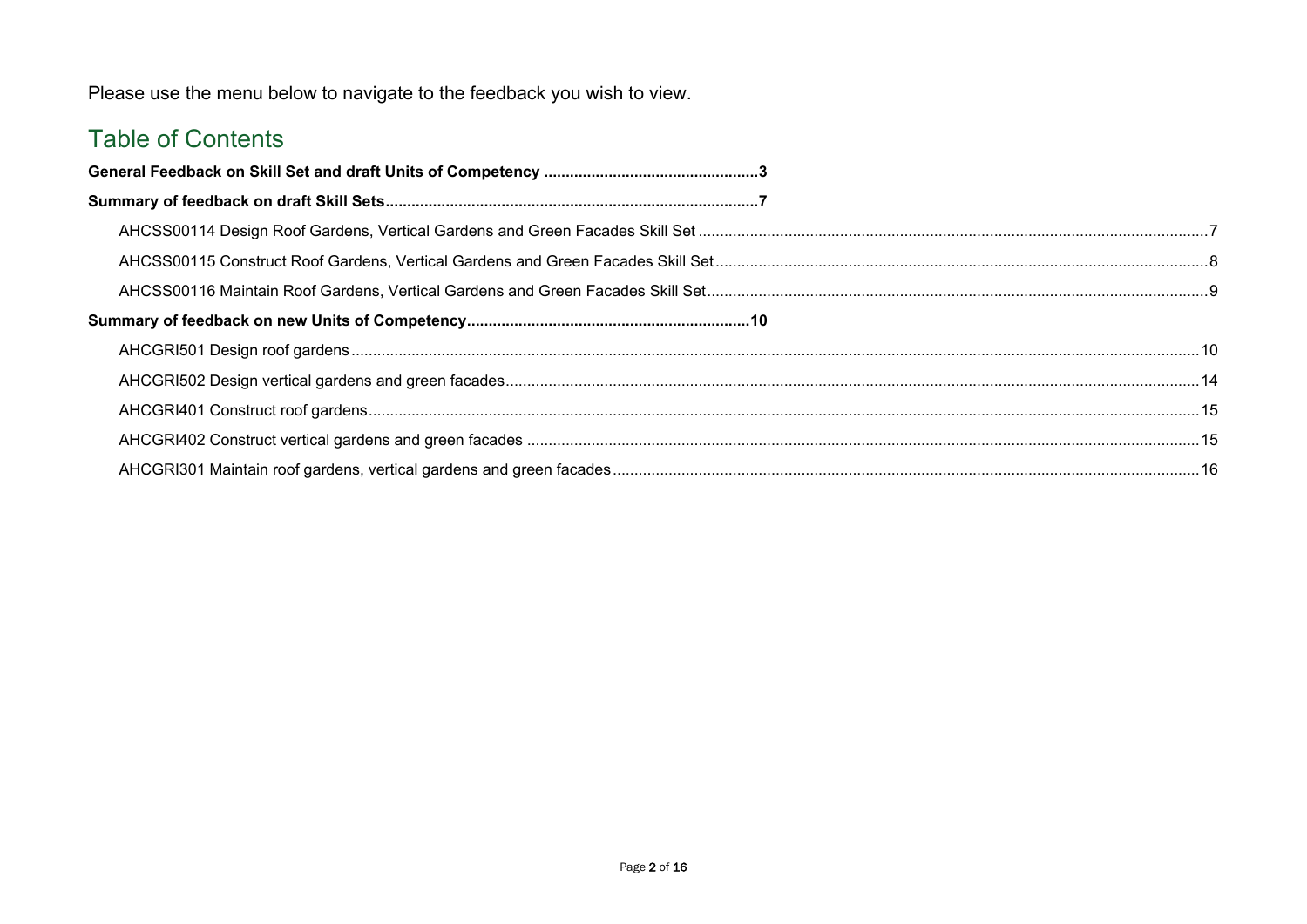|                      | <b>Stakeholder Comments and Identified Issues</b>                                                                                                                                                                                                                                                                                                                                                                                                                                                                                                                                           | <b>Consideration and Proposed Resolution</b>                                                                                                                                                                                                                                                                                                                                                                                                                                                                                                         |
|----------------------|---------------------------------------------------------------------------------------------------------------------------------------------------------------------------------------------------------------------------------------------------------------------------------------------------------------------------------------------------------------------------------------------------------------------------------------------------------------------------------------------------------------------------------------------------------------------------------------------|------------------------------------------------------------------------------------------------------------------------------------------------------------------------------------------------------------------------------------------------------------------------------------------------------------------------------------------------------------------------------------------------------------------------------------------------------------------------------------------------------------------------------------------------------|
| GOV, WA              | We have no further comments in relation to this project.<br>The most recent changes are understandable and seem<br>sensible.                                                                                                                                                                                                                                                                                                                                                                                                                                                                | Thank you for your feedback and support for the revised components.                                                                                                                                                                                                                                                                                                                                                                                                                                                                                  |
| Industry, QLD        | Sounds like what we agreed to. I am happy with the<br>amendments, hope they are!                                                                                                                                                                                                                                                                                                                                                                                                                                                                                                            | Thank you for your feedback and participation in the consultation process.                                                                                                                                                                                                                                                                                                                                                                                                                                                                           |
| <b>Industry, NSW</b> | I am not sure that we need to split the two packages out<br>as the two are very closely linked.                                                                                                                                                                                                                                                                                                                                                                                                                                                                                             | Thank you for your feedback.                                                                                                                                                                                                                                                                                                                                                                                                                                                                                                                         |
|                      | The design of a green facade is very much linked to the<br>knowledge of how to build a green facade and I don't think<br>there is enough meat in the design element of a green<br>facade to warrant a separate level of study.                                                                                                                                                                                                                                                                                                                                                              | A proposal to structure the components as design and install was<br>considered by the SMEs however it was decided to keep the existing<br>separate structure of design, construct and maintain as individuals may<br>only undertake one area of learning.                                                                                                                                                                                                                                                                                            |
|                      | The design of a more complex green roof is the domain of<br>a Landscape Architect or Landscape Designer and<br>courses already exist for this.<br>The skills gap is in the installation and maintenance of<br>Living Infrastructure elements and not in the design of                                                                                                                                                                                                                                                                                                                       | Throughout the project, SMEs have stressed the requirement that design of<br>roof gardens, as well as vertical gardens and green facades needs to be<br>undertaken in consultation with relevant and qualified professionals<br>including landscape designers, architects and engineers and this is<br>reflected in the units of competency.                                                                                                                                                                                                         |
| Industry, VIC        | them.<br>I am very concerned at the continual division that is<br>happening in horticultural qualifications.<br>The first thing we are is horticulturists we can the move<br>into other branches of that trade, production, nursery,<br>landscaping, gardening etc.<br>The current roof top and green walls program is evidence<br>of this again. The design elements are the same as other<br>landscape design, the planting and maintenance again are<br>similar to other units in horticulture. We need to stop<br>diluting the industry and bring it together not further divide<br>it. | Thank you for your feedback.<br>SMEs identified that many components of design, planting and<br>maintenance of green infrastructure are similar to 'on ground' landscape<br>design and construction and horticulture work, and the units and skills sets<br>would enable upskilling in the particular issues of green infrastructure.<br>Once endorsed and added to the National Register, the units of<br>competency will be able to be accessed and used as electives in a range of<br>existing horticultural, landscape and other qualifications. |
| Industry, VIC        | Thank you for the opportunity to comment on this. I<br>understand that this is the last day for submissions to the<br>draft units.                                                                                                                                                                                                                                                                                                                                                                                                                                                          | Thank you for your feedback.<br>It is most helpful in reinforcing some of the issues that have been raised by<br>SMEs throughout the project.                                                                                                                                                                                                                                                                                                                                                                                                        |

# <span id="page-2-0"></span>General Feedback on Skill Set and draft Units of Competency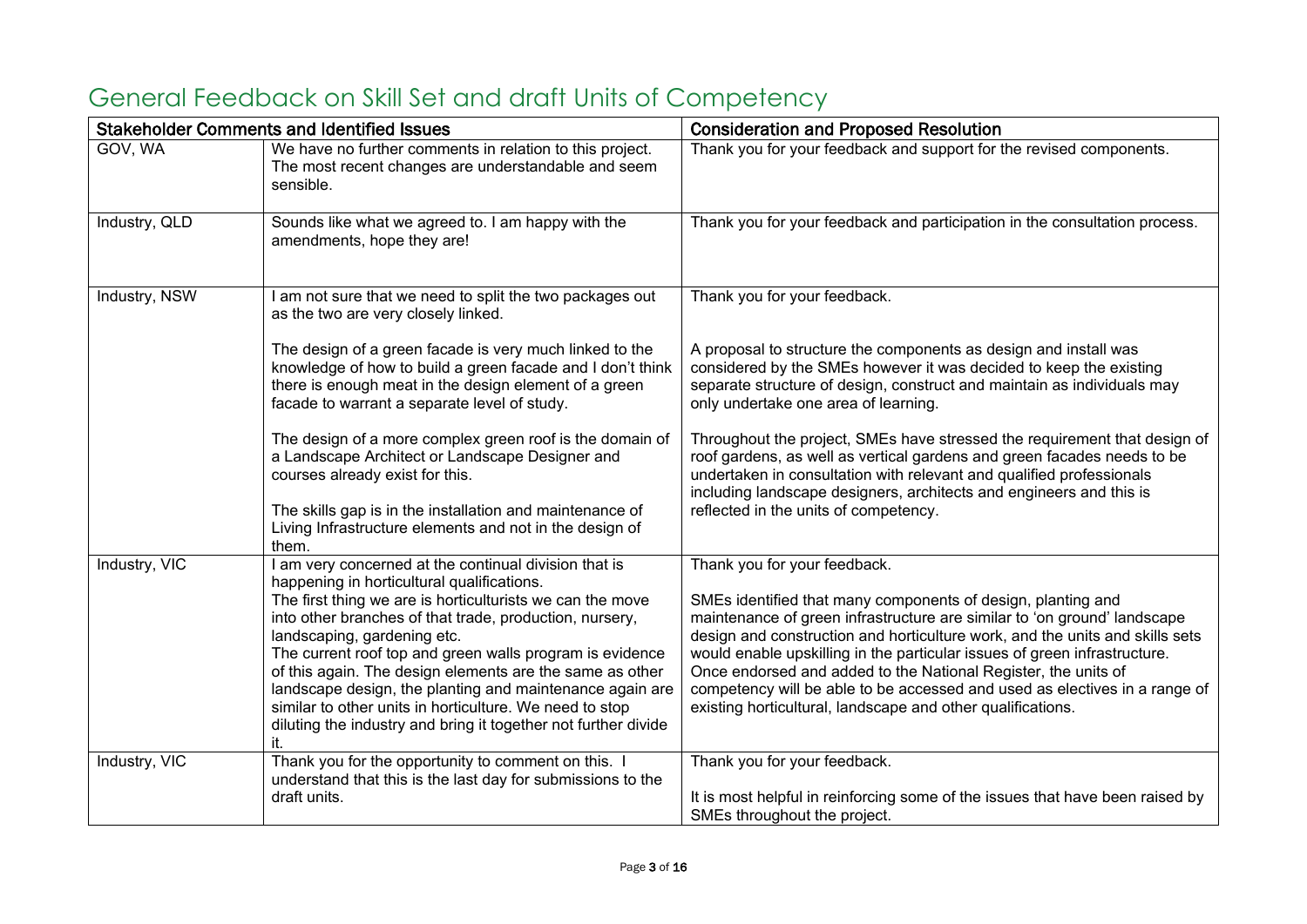| <b>Stakeholder Comments and Identified Issues</b>                                                                                                                                                                                                                                                                                                                                                                                                                                                                                                                                         | <b>Consideration and Proposed Resolution</b>                                                                                                                                                                                                                     |
|-------------------------------------------------------------------------------------------------------------------------------------------------------------------------------------------------------------------------------------------------------------------------------------------------------------------------------------------------------------------------------------------------------------------------------------------------------------------------------------------------------------------------------------------------------------------------------------------|------------------------------------------------------------------------------------------------------------------------------------------------------------------------------------------------------------------------------------------------------------------|
| We have designed many rooftop gardens and it seems<br>that the same hurdles and sticking points continue time<br>and time again.<br><b>Loading and engineering</b>                                                                                                                                                                                                                                                                                                                                                                                                                        | Consultation with qualified professionals, including engineers, construction<br>landscape and horticulture professionals in designing green infrastructure<br>has been strongly emphasised as a requirement by the SMEs in the<br>development of the components. |
| One of the biggest issues that we need to work through on<br>a project is the loading. Understanding the difference, and<br>application of dead and live loads is critical.                                                                                                                                                                                                                                                                                                                                                                                                               | Knowledge evidence of risks associated with design and construction of<br>green infrastructure, as well as professional practice requirements and role<br>limitations and boundaries has been added to design and construct units.                               |
| We have taken on many rooftop garden design projects<br>where the clients have paid for a design with another<br>individual but there was no chance of that design working<br>from the outset given the lack of understanding when it<br>comes to loading.                                                                                                                                                                                                                                                                                                                                |                                                                                                                                                                                                                                                                  |
| Many of the projects that we work on have already been<br>determined for engineeringthat is architects have next to<br>no understanding of what is required for soil and plant<br>weights. We have worked on projects where the architect<br>has promised the client a rooftop garden, and we have<br>come in too late to the project to consult on the loading<br>and engineering required for the outcome that the<br>architect/client is seeking. Often the costs for redesign<br>and then factoring in greater loading is a costly exercise<br>that throws the project into disarray. |                                                                                                                                                                                                                                                                  |
| Gaining an understanding of how the load - of planter<br>boxes- can be spread beneath a poly pad system would<br>also be helpful. This can become quite technical but can<br>be done.                                                                                                                                                                                                                                                                                                                                                                                                     |                                                                                                                                                                                                                                                                  |
| <b>Balustrade compliance on rooftops</b>                                                                                                                                                                                                                                                                                                                                                                                                                                                                                                                                                  |                                                                                                                                                                                                                                                                  |
| An understanding of the implications of balustrade heights<br>as well is really important. Often planter boxes are used<br>in front of balustrades or as a balustrade replacement.<br>Again, we have come in on projects to create band aids to<br>projects where balustrade compliance has not been met.                                                                                                                                                                                                                                                                                 |                                                                                                                                                                                                                                                                  |
| Planting design for rooftop gardens                                                                                                                                                                                                                                                                                                                                                                                                                                                                                                                                                       |                                                                                                                                                                                                                                                                  |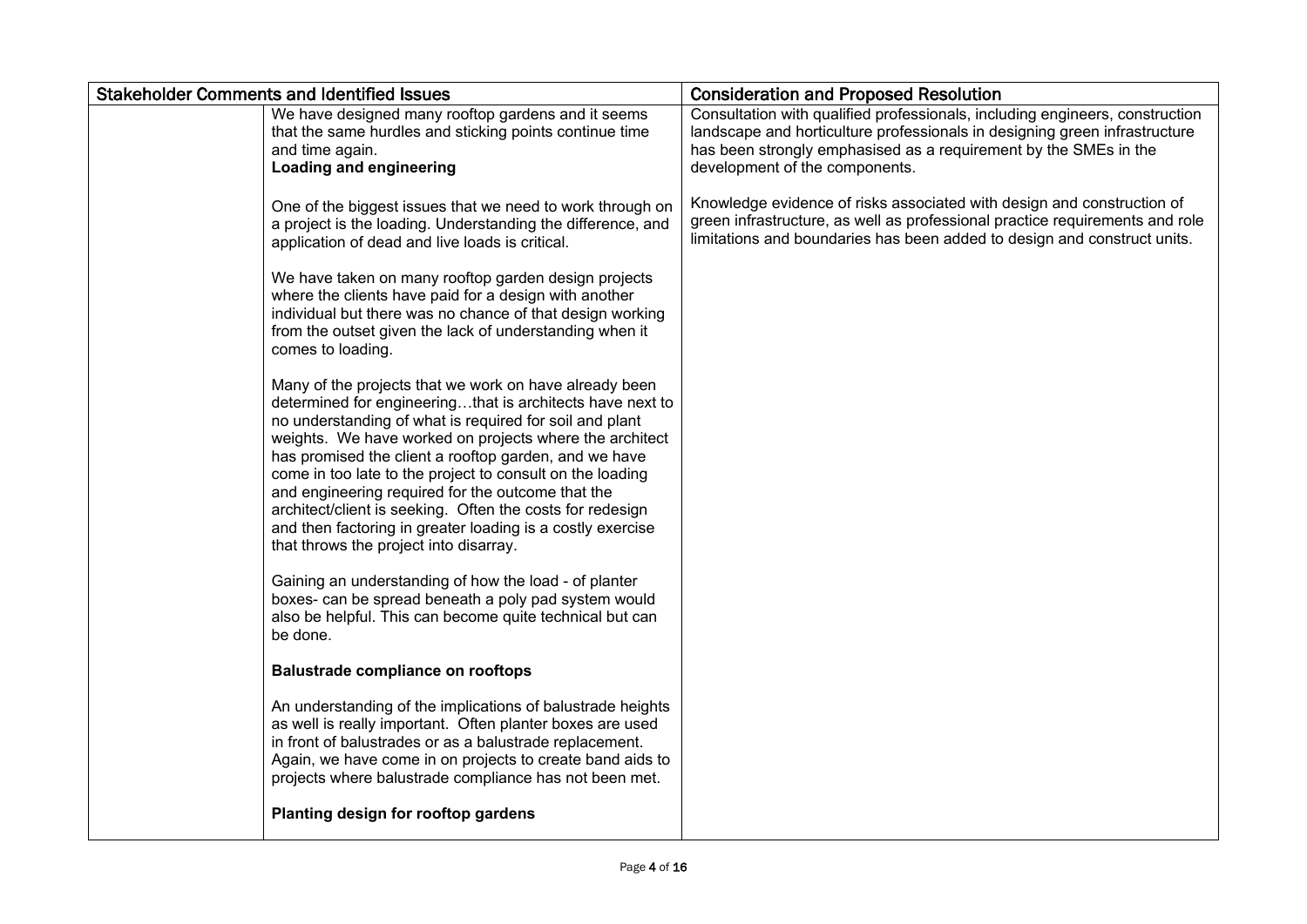|                 | <b>Stakeholder Comments and Identified Issues</b>                                                                                                                                                                                                                                                                                                                                                                                                                                                                                                                                                                                                                                                                                                                           | <b>Consideration and Proposed Resolution</b>                                                         |
|-----------------|-----------------------------------------------------------------------------------------------------------------------------------------------------------------------------------------------------------------------------------------------------------------------------------------------------------------------------------------------------------------------------------------------------------------------------------------------------------------------------------------------------------------------------------------------------------------------------------------------------------------------------------------------------------------------------------------------------------------------------------------------------------------------------|------------------------------------------------------------------------------------------------------|
|                 | The other issue, which I see has been addressed in the<br>feedback already received, is an understanding of plant<br>species that work on rooftops. Time and time again we do<br>remedial consulting work to replace plant species that are<br>inappropriate. Wind tolerance is more important than<br>drought tolerance if an irrigation system is to be used.<br>There are also some plant species that will perform<br>obligingly in far less depth of soil than other species- these<br>are important to use when the loading is very limited and<br>successful planting is still key.                                                                                                                                                                                  |                                                                                                      |
| RTO, VIC        | I have looked at the overview of comments and<br>adjustments made to the Units and I agree that it would be<br>much more appropriate to split both the AHCGRI501<br>Design roof gardens, vertical gardens and green facades<br>into 2 units and also AHCGRI401 Construct roof gardens,<br>vertical gardens and green facades into 2 units. This will<br>provide more opportunity for a comprehensive training<br>delivery strategy which will further strengthen outcomes<br>for students.<br>I think that by keeping the descriptors and target groups to<br>provide targeted advice for RTO is particularly good as it<br>will help RTO's in identifying students outcomes and<br>hence assisting with advice to prospective students who<br>wish to undertake the Units. | Thank you for your feedback and support for the revised components.                                  |
| RTO, NSW        | I had a quick look at these units and I am happy with what<br>has been written.                                                                                                                                                                                                                                                                                                                                                                                                                                                                                                                                                                                                                                                                                             | Thank you for your feedback and support for the revised components.                                  |
| Individual, VIC | Thank you for the opportunity to comment on the new skill<br>sets and units of competency for roof gardens, walls and<br>facades.<br>I have looked at the amended documentation and note the<br>changes made compared to the previous draft. I believe<br>the amendments to the skills sets and units of competency<br>make sense and are an improvement on the previous<br>draft. The amendments have helped to simplify text and<br>ensure the content is useful.                                                                                                                                                                                                                                                                                                         | Thank you for your feedback and for your support of the revised<br>components and improvements made. |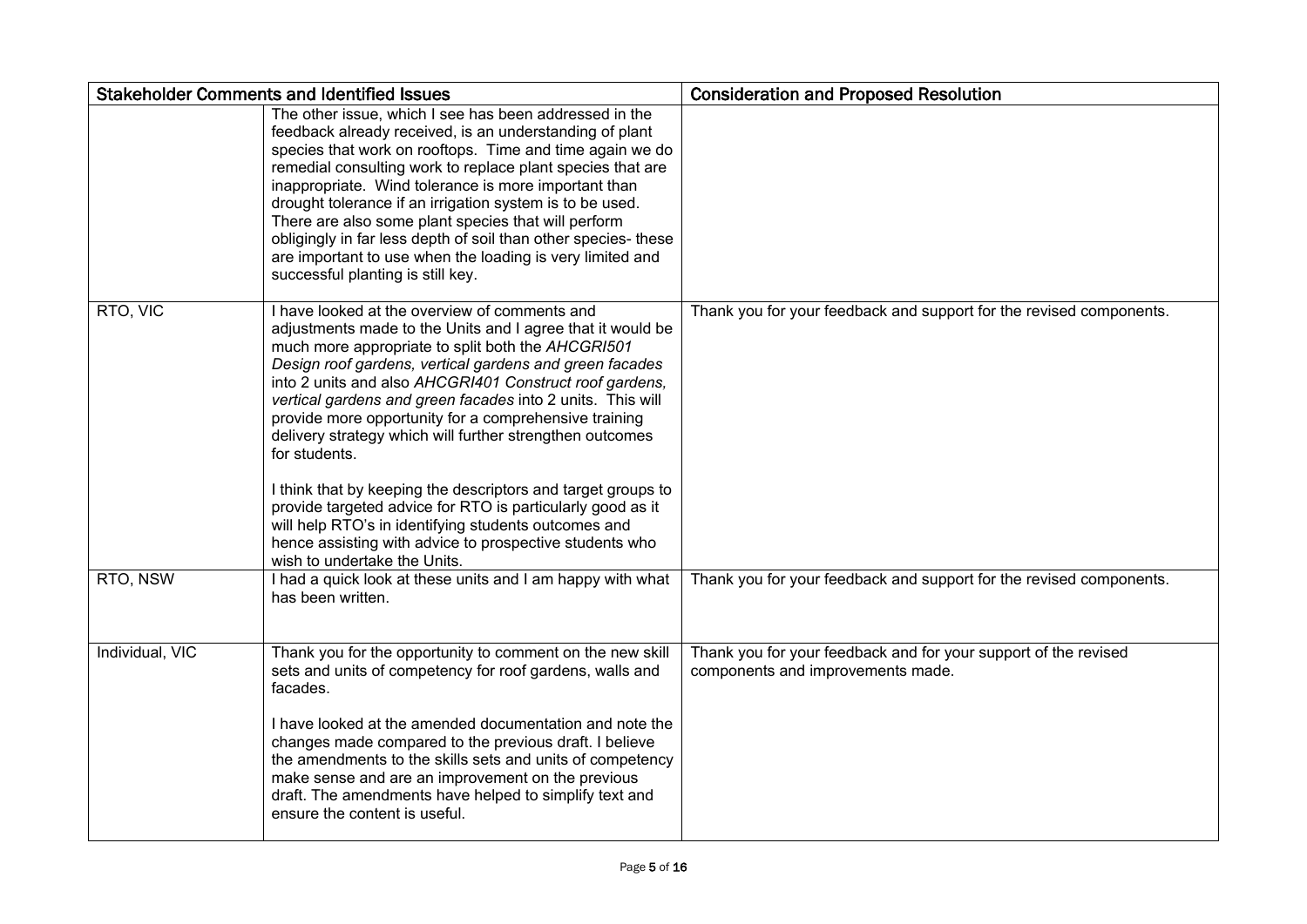| <b>Stakeholder Comments and Identified Issues</b>                                                                                                                                                                                                                                                            | <b>Consideration and Proposed Resolution</b> |
|--------------------------------------------------------------------------------------------------------------------------------------------------------------------------------------------------------------------------------------------------------------------------------------------------------------|----------------------------------------------|
| These courses will be highly beneficial to improving the<br>currently non-existent training of future practitioners and<br>more broadly and importantly improving outcomes for on-<br>building greening.                                                                                                     |                                              |
| Thank you for taking the time to listen to feedback and<br>make changes to develop some robust and sorely needed<br>skill sets. These are essential to the success of on<br>building greening in Australia and I want to thank you for<br>all the effort you and the team have put into developing<br>these. |                                              |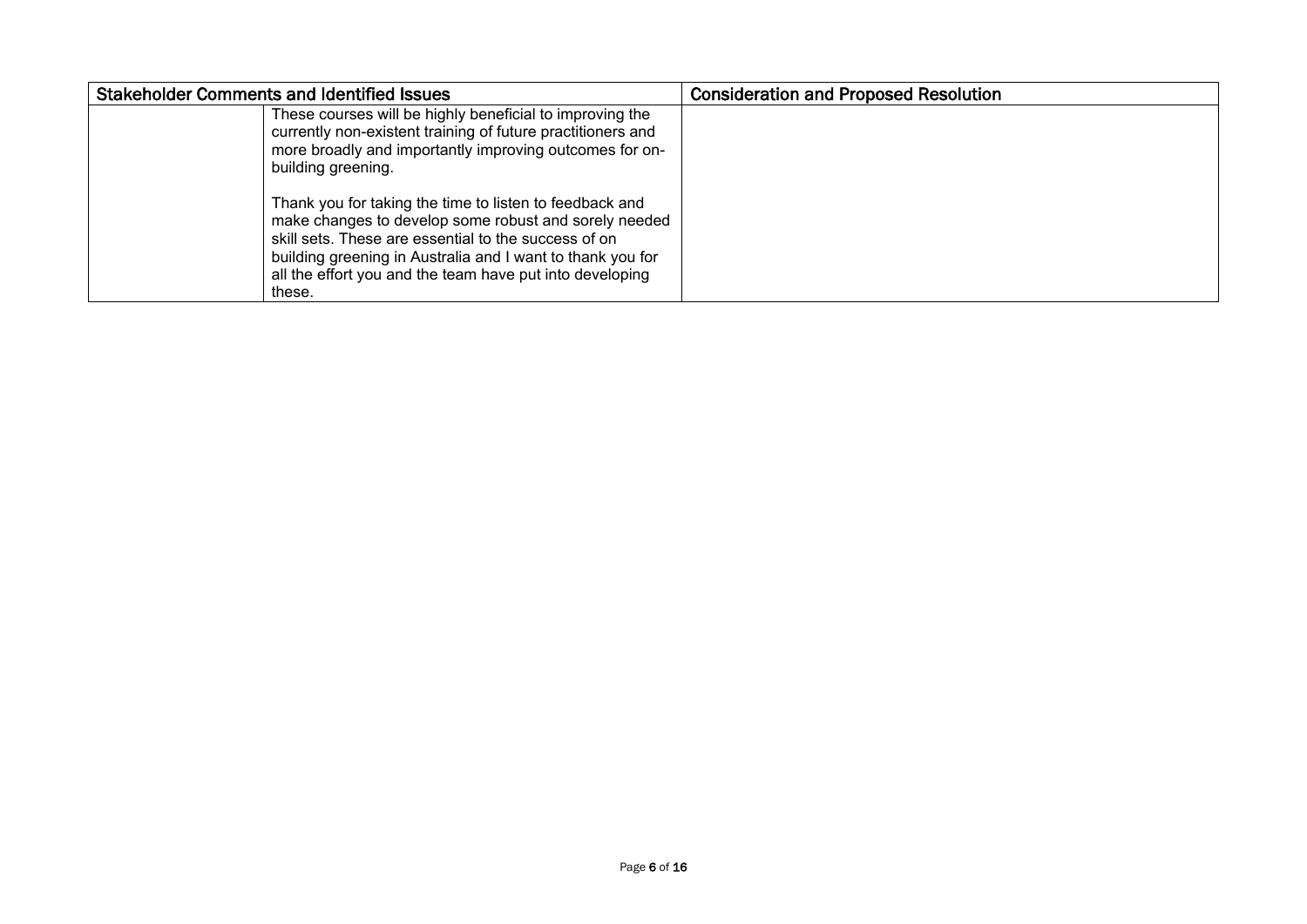# <span id="page-6-0"></span>Summary of feedback on draft Skill Sets

#### <span id="page-6-1"></span>AHCSS00114 Design Roof Gardens, Vertical Gardens and Green Facades Skill Set

|               | <b>Stakeholder Comments and Identified Issues</b>                                                                                                                                                                                                                                                                                                                                                                                                                      | <b>Consideration and Proposed Resolution</b>                                                                                                                                                                                                                                                                                                                                                                                                                                                                                                                                                                                     |
|---------------|------------------------------------------------------------------------------------------------------------------------------------------------------------------------------------------------------------------------------------------------------------------------------------------------------------------------------------------------------------------------------------------------------------------------------------------------------------------------|----------------------------------------------------------------------------------------------------------------------------------------------------------------------------------------------------------------------------------------------------------------------------------------------------------------------------------------------------------------------------------------------------------------------------------------------------------------------------------------------------------------------------------------------------------------------------------------------------------------------------------|
| Industry, QLD | Title: Suggest changing name from Roof Gardens to<br>Green Roofs. Reason being is that there are great<br>differences between green roof systems and roof gardens<br>are only one of them being more complex to build and<br>maintain. Green roof systems depending on their system<br>build up and requirements can be extensive, semi-<br>extensive and intensive (i.e. roof gardens) green roof<br>types.                                                           | Thank you for your feedback.<br>Following numerous discussions throughout the project about the wide<br>range of industry terminology, SMEs determined roof gardens to be the<br>agreed terminology.                                                                                                                                                                                                                                                                                                                                                                                                                             |
|               | Description: "skills required to design roof gardens"<br>suggest change to - "green roofs" or "green roof systems"                                                                                                                                                                                                                                                                                                                                                     | As above.                                                                                                                                                                                                                                                                                                                                                                                                                                                                                                                                                                                                                        |
|               | "characteristics of green infrastructure" - Is the aim of<br>the module to understand green roofs, green and vertical<br>walls only or to put them in perspective and holistic<br>approach as well as one of techniques used as a part of<br>the green infrastructure system? If so this is much more<br>comprehensive topic entailing not only green roofs / walls<br>but the whole suite of techniques and tools which are<br>understood under green infrastructure. | The aim of the skill set and units of competency within the competency-<br>based VET skills framework is to develop both knowledge and skills, and<br>apply that knowledge and those skills, in this case to designing roof<br>gardens, vertical gardens and green facades. Wording in the description<br>has been amended to acknowledge feedback that 'green infrastructure'<br>may be more extensively interpreted although it has been the agreed<br>terminology.<br>"It includes applying knowledge of the functions, benefits and<br>characteristics of roof gardens, vertical gardens and green walls to<br>designs" etc. |
|               | Note: landscape and building professionals.                                                                                                                                                                                                                                                                                                                                                                                                                            | Adopted, application wording amended to include "building, landscape<br>and horticultural professionals".                                                                                                                                                                                                                                                                                                                                                                                                                                                                                                                        |
|               | green roof, vertical walls and green facade infrastructure                                                                                                                                                                                                                                                                                                                                                                                                             | Following numerous discussions throughout the project about the wide<br>range of industry terminology, SMEs determined roof gardens, as well as<br>vertical gardens and green facades to be the agreed terminology.                                                                                                                                                                                                                                                                                                                                                                                                              |
|               | Skill set requirement - Module component - 4. Develop<br>specifications for the design - will need to be adapted to<br>accommodate very specific planting selection and planting<br>techniques (incl. plant staking and guying) as well as<br>irrigation system requirement.                                                                                                                                                                                           | Unit of competency AHCPCM504 Design specialised landscape included in<br>the skill set is an existing unit of competency in the national framework.<br>RTOs using the unit within the context of the skill set would contextualise<br>the unit, with the other AHCGRI specific units in their training and<br>assessment to be specific to the requirements for roof gardens, vertical<br>gardens and green facades. Both new AHCGRI design units in the skill set                                                                                                                                                               |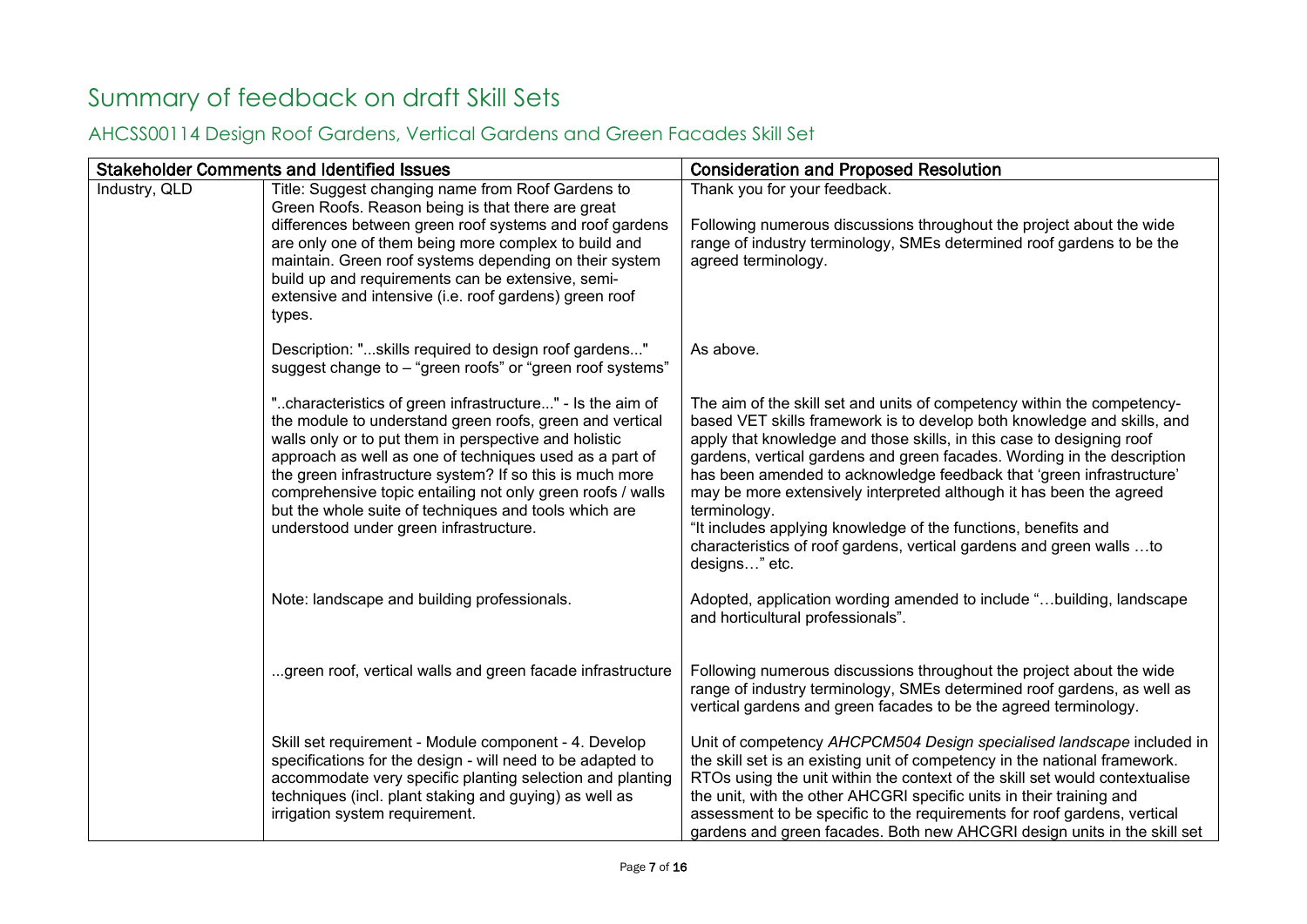| <b>Stakeholder Comments and Identified Issues</b> |                                                                                                                                                                                                                                                                                                                                                                                                                                                                | <b>Consideration and Proposed Resolution</b>                                                                                                                                                                                                                                                                                                                                                                                                                                                                                                                                                                                                                                                                                                                                                                    |
|---------------------------------------------------|----------------------------------------------------------------------------------------------------------------------------------------------------------------------------------------------------------------------------------------------------------------------------------------------------------------------------------------------------------------------------------------------------------------------------------------------------------------|-----------------------------------------------------------------------------------------------------------------------------------------------------------------------------------------------------------------------------------------------------------------------------------------------------------------------------------------------------------------------------------------------------------------------------------------------------------------------------------------------------------------------------------------------------------------------------------------------------------------------------------------------------------------------------------------------------------------------------------------------------------------------------------------------------------------|
|                                                   |                                                                                                                                                                                                                                                                                                                                                                                                                                                                | include documenting, in consultation with specialists, specifications for<br>designs, specific to roof gardens, vertical gardens and green facades.                                                                                                                                                                                                                                                                                                                                                                                                                                                                                                                                                                                                                                                             |
|                                                   | Target Group: As previously mentioned term green<br>infrastructure relates to a broader concept beyond green<br>roofs/walls. In this case it is about setting up the<br>parameters around green roof / wall definitions and<br>module outputs in the end. Who is the target group to<br>attend the module? It is a network of nominated<br>professionals. But these which are not to work in isolation<br>(this is where I struggle to formulate the wording). | Following numerous discussions throughout the project about the wide<br>range of industry terminology, SMEs determined 'green infrastructure' to be<br>the agreed terminology. However, wording of 'green infrastructure' has<br>been removed to specifically target the skill set to roof gardens, vertical<br>gardens and green facades design.<br>SMEs have determined that the skill sets and units of competency are<br>intended to upskill individuals in the specialisation or roof gardens, vertical<br>gardens and green facades, although acknowledge those individuals could<br>be from a very broad range of backgrounds in relation to their experience,<br>qualifications and experience. The units within the skill set are specific in<br>requirements to consult with nominated professionals. |

#### <span id="page-7-0"></span>AHCSS00115 Construct Roof Gardens, Vertical Gardens and Green Facades Skill Set

| <b>Stakeholder Comments and Identified Issues</b> |                                                           | <b>Consideration and Proposed Resolution</b>                                                                                                                                                                                                                                              |
|---------------------------------------------------|-----------------------------------------------------------|-------------------------------------------------------------------------------------------------------------------------------------------------------------------------------------------------------------------------------------------------------------------------------------------|
| Industry, VIC                                     | The section of the course that covers Site set out etc    | Thank you for your feedback.                                                                                                                                                                                                                                                              |
|                                                   | should also capture a preliminary focus on Planning works |                                                                                                                                                                                                                                                                                           |
|                                                   | & Logistics.                                              | Units of competency AHCGRI401 Construct roof gardens and AHCGRI402                                                                                                                                                                                                                        |
|                                                   |                                                           | Construct vertical gardens and green facades in this Skill Set both contain<br>performance criteria in relation to planning construction work and logistics<br>of construction such as completion of JSEA, job prioritisation and                                                         |
|                                                   |                                                           | sequencing, planning site access for receipt and location of materials and<br>construction equipment on site in consultation with appropriate persons.                                                                                                                                    |
|                                                   |                                                           | Knowledge evidence requires knowledge of site management and<br>materials handling and storage. Performance evidence also requires<br>planning the construction processes to sequence the construction works<br>including to ensure minimum disruption to residents and/or the community. |
|                                                   |                                                           |                                                                                                                                                                                                                                                                                           |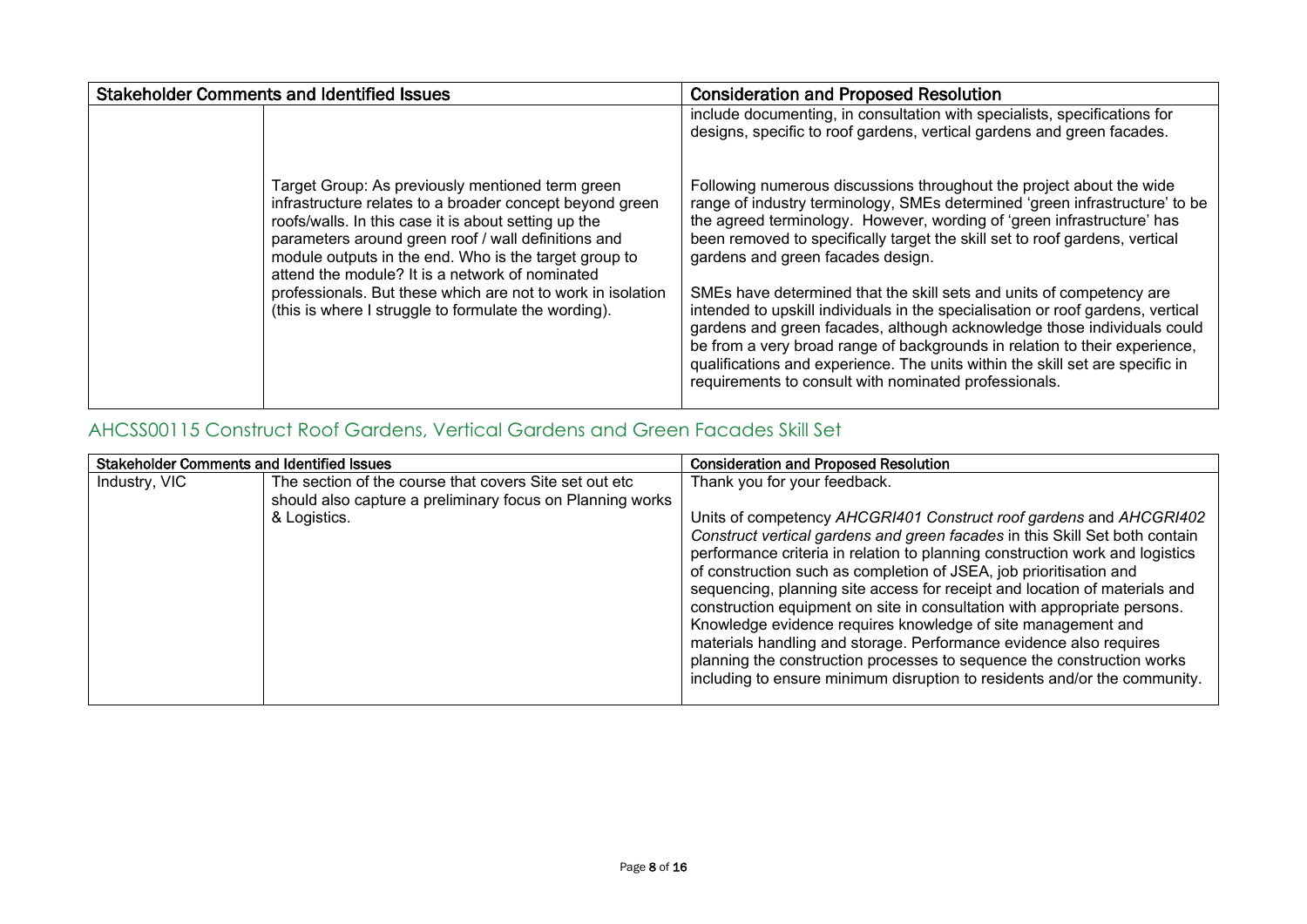| <b>Stakeholder Comments and Identified Issues</b> |                                                                                                                                                              | <b>Consideration and Proposed Resolution</b>                                                                                                                                                                                                                                                                                         |
|---------------------------------------------------|--------------------------------------------------------------------------------------------------------------------------------------------------------------|--------------------------------------------------------------------------------------------------------------------------------------------------------------------------------------------------------------------------------------------------------------------------------------------------------------------------------------|
| Industry, QLD                                     | Title: Suggest renaming to Green Roofs or Green roof                                                                                                         | Thank you for your feedback.                                                                                                                                                                                                                                                                                                         |
|                                                   | System based on the complexity of the green roof system.                                                                                                     |                                                                                                                                                                                                                                                                                                                                      |
|                                                   | Also in definitions to make clear differences between<br>green wall and green facade.                                                                        | Following numerous discussions throughout the project about the wide<br>range of industry terminology, SMEs determined roof gardens to be the<br>agreed terminology.                                                                                                                                                                 |
|                                                   | Description: Green infrastructure concept entails much<br>more then just green roofs/ walls. Might be better to limit<br>terminology to green roofs / walls. | In acknowledging feedback that green infrastructure may have more<br>extensive interpretations, the description, target group and suggested<br>wording for the statement of attainment has been amended to remove<br>"green infrastructure" and specify agreed terminology of "roof gardens,<br>vertical gardens and green facades". |

#### <span id="page-8-0"></span>AHCSS00116 Maintain Roof Gardens, Vertical Gardens and Green Facades Skill Set

|               | <b>Stakeholder Comments and Identified Issues</b>                                                                                                                                   | <b>Consideration and Proposed Resolution</b>                                                                                                                                    |
|---------------|-------------------------------------------------------------------------------------------------------------------------------------------------------------------------------------|---------------------------------------------------------------------------------------------------------------------------------------------------------------------------------|
| Industry, QLD | Title & description & pathways information: Suggest<br>renaming to Maintain green roofs, green walls and green<br>facades.                                                          | Thank you for your feedback.<br>Following numerous discussions throughout the project about the wide                                                                            |
|               | Roof gardens are the most complex green roof systems<br>and just one of the system build-ups. Just saying roof<br>gardens would be misleading and confusing to broader<br>audience. | range of industry terminology, SMEs determined roof gardens to be the<br>agreed terminology.<br>Description in skill set specifies maintenance of green infrastructure specific |
|               |                                                                                                                                                                                     | to "roof gardens, vertical gardens and green facades".                                                                                                                          |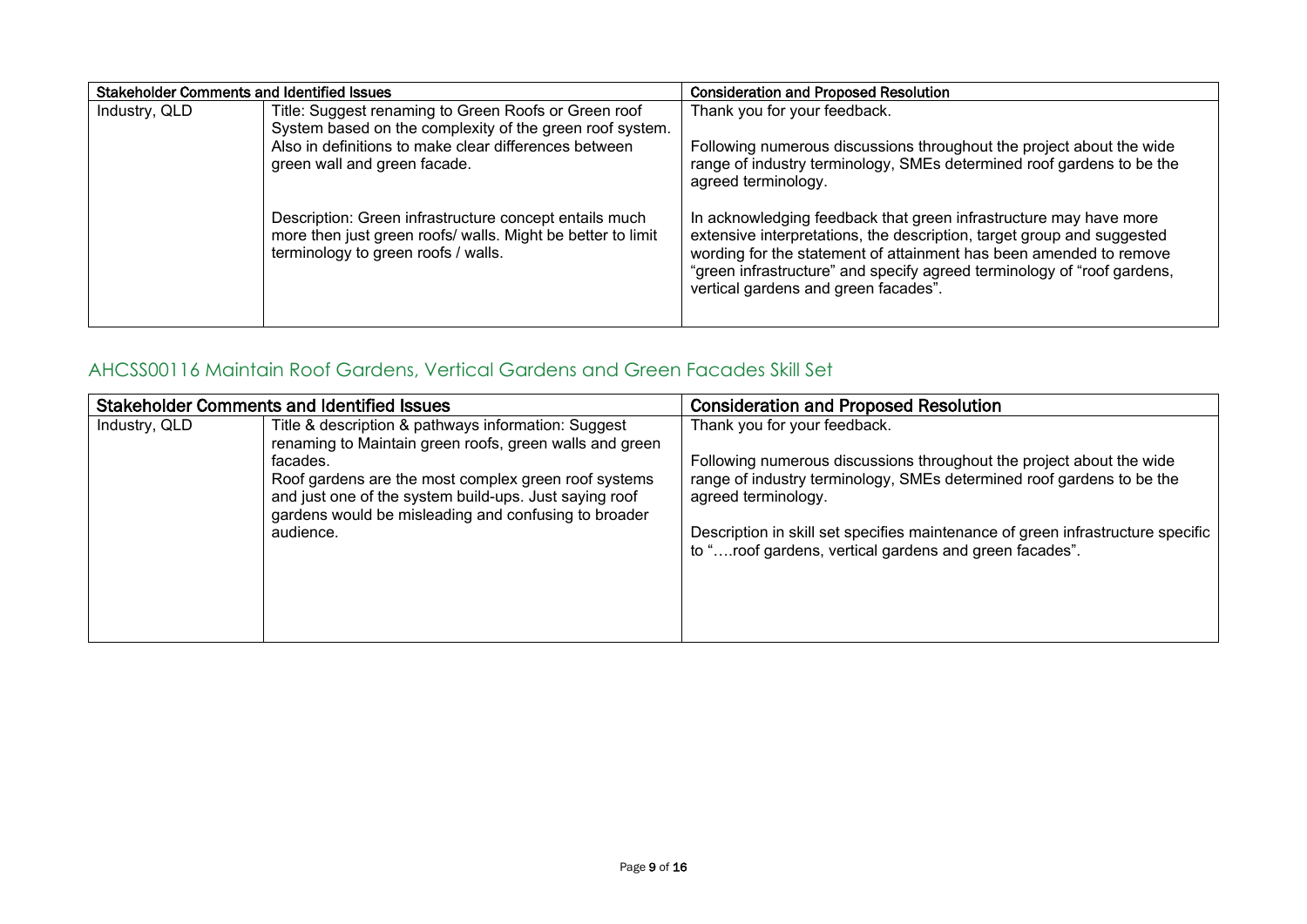# <span id="page-9-0"></span>Summary of feedback on new Units of Competency

#### <span id="page-9-1"></span>AHCGRI501 Design roof gardens

|               | <b>Stakeholder Comments and Identified Issues</b>                                                                                                                                                                                                                                                                                                    | <b>Consideration and Proposed Resolution</b>                                                                                                                                                                                                                                                                                                                                  |
|---------------|------------------------------------------------------------------------------------------------------------------------------------------------------------------------------------------------------------------------------------------------------------------------------------------------------------------------------------------------------|-------------------------------------------------------------------------------------------------------------------------------------------------------------------------------------------------------------------------------------------------------------------------------------------------------------------------------------------------------------------------------|
| Industry, VIC | I have had a read through.<br>A couple of things.<br>Sensors - what type - moisture sensors do not<br>work. Only use flow alarmed irrigation controller.<br>Sensor is not the right word.                                                                                                                                                            | Thank you for your feedback.<br>Adopted: Reference to sensors and BMI systems has been removed from<br>the knowledge evidence in units AHCGR1501 Design roof gardens,<br>AHCGRI502 Design vertical gardens and green facades, and 'install sensor<br>equipment' has been removed from performance criteria of unit<br>AHCGRI402 Construct vertical gardens and green facades. |
| RTO, VIC      | Support for the splitting of AHCGRI501 Design roof<br>gardens, vertical gardens and green facades into<br>AHCGRI501 Design rooftop gardens and<br>AHCGRI502 Design vertical gardens and green<br>facades, changes to the Performance Evidence<br>requirements and the addition of licensing<br>information to the Application section for each unit. | Thank you for your feedback and support for the revised components.                                                                                                                                                                                                                                                                                                           |
| Industry, NAT | KE bullet point "sensor equipment and integration<br>with Building Information Management (BIM)<br>systems"<br>Can we remove this line as I would assume that<br>sensors, technology etc would be covered in the<br>above mentioned points.<br>Also this role may be undertaken by an<br>independent professional                                    | Thank you for your feedback.<br>Adopted: Reference to sensors and BMI systems has been removed from<br>the knowledge evidence in units AHCGR1501 Design roof gardens,<br>AHCGRI502 Design vertical gardens and green facades, and 'install sensor<br>equipment' has been removed from performance criteria of unit<br>AHCGRI402 Construct vertical gardens and green facades. |
| RTO, QLD      | Responding to comment above<br>This is only the knowledge section, so I'm<br>assuming the student needs to have awareness<br>this technology exists and what it entails. Only one<br>component of many here.                                                                                                                                         |                                                                                                                                                                                                                                                                                                                                                                               |
| Industry, QLD | Suggest renaming to Green Roof Design as there<br>are differences in extensive and intensive green<br>roof design requirements and desired outcomes.<br>Roof garden are more complex type of green roof<br>systems.<br>APP: include landscape architects                                                                                             | Thank you for your suggestions and feedback.<br>Following numerous discussions throughout the project about the wide<br>range of industry terminology, SMEs determined roof gardens to be the<br>agreed terminology.<br>Application "building and landscape design professionals" can include<br>engineers, as well as building and/or landscape architects.                  |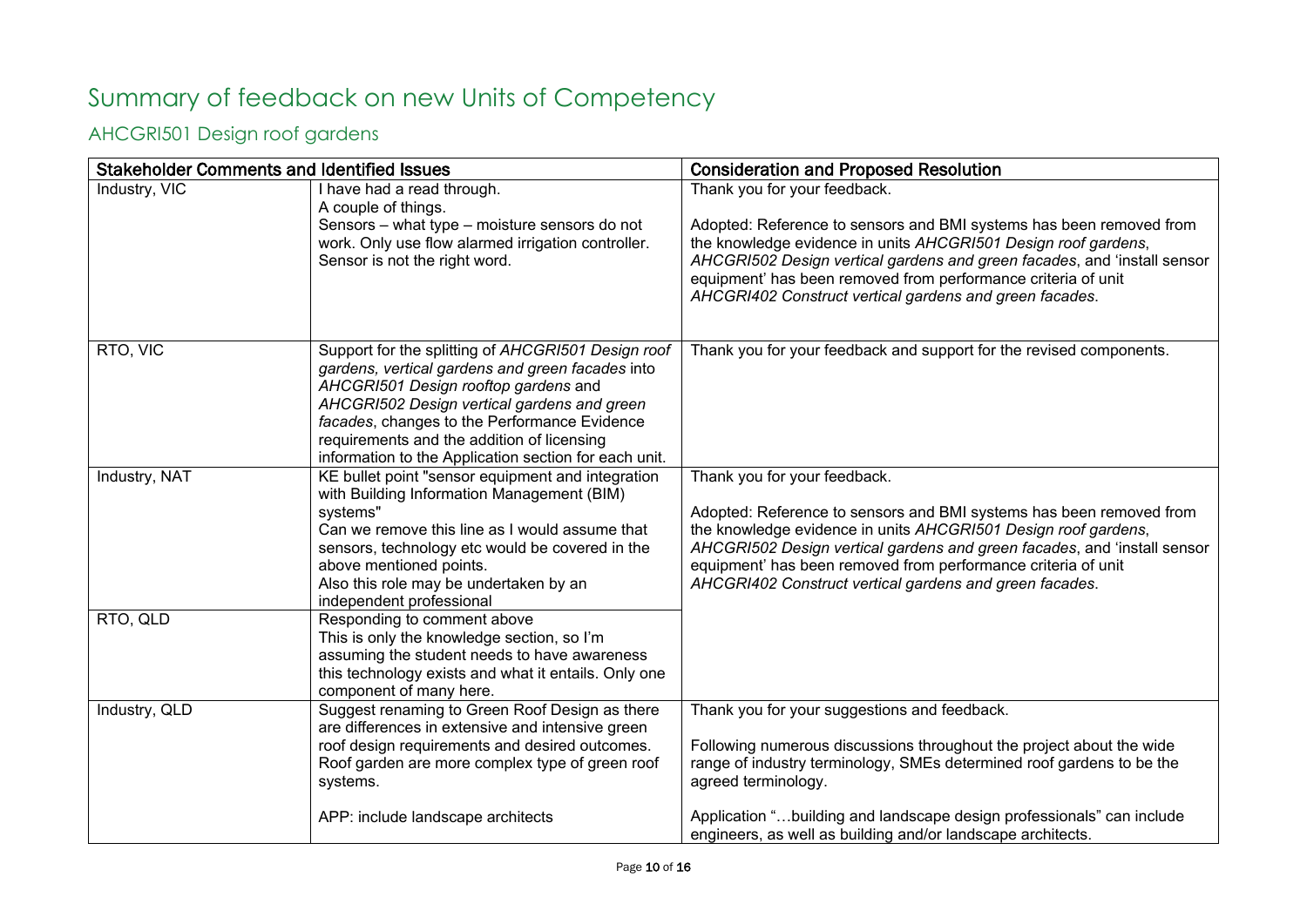| <b>Stakeholder Comments and Identified Issues</b> |                                                                                                                                                                                                                                                                                                                                                                                                                                                                                                                                                                                                                                                                                                                                                        | <b>Consideration and Proposed Resolution</b>                                                                                                                                                                                                                                                                                                                                   |
|---------------------------------------------------|--------------------------------------------------------------------------------------------------------------------------------------------------------------------------------------------------------------------------------------------------------------------------------------------------------------------------------------------------------------------------------------------------------------------------------------------------------------------------------------------------------------------------------------------------------------------------------------------------------------------------------------------------------------------------------------------------------------------------------------------------------|--------------------------------------------------------------------------------------------------------------------------------------------------------------------------------------------------------------------------------------------------------------------------------------------------------------------------------------------------------------------------------|
|                                                   | APP: "It includes incorporating the principles,<br>benefits and risks associated with roof gardens into<br>designs that meet client requirements and comply<br>with applicable building and relevant authorities'<br>regulations and guidelines." I believe the content of<br>the module is actually about selecting the<br>appropriate green roof type including green roof<br>components based on structural limitations, green<br>roof benefits, risk assessments and management<br>principles and translating these into design to meet<br>clients expectations and requirements.                                                                                                                                                                  | Application amended to "It includes the selection of roof garden<br>components based on structural limitations and/or opportunities and the<br>application of the knowledge of the benefits and risks associated with roof<br>gardens into designs that meet client requirements and comply with<br>applicable building and relevant authorities' regulations and guidelines". |
|                                                   | APP: 2nd paragraph "research information"<br>Suggest replacing researched information with<br>guidelines principles for existing and/or new green<br>roofs.<br>Just saying researched information is open to<br>interpretation. If this terminology is used then it<br>needs to be narrowed down to research on<br>specifics of the climate where green roof is to be<br>designed/installed including local provenance,<br>adaptation of growing medium to support the<br>planting and calculations on hydraulics of the roof<br>with climate (wet and dry periods) in mind.                                                                                                                                                                           | Amended to: "The unit applies to individuals with existing horticultural,<br>landscaping, landscape design and/or construction experience, who<br>research information about roof garden principles and guidelines and<br>consult with green infrastructure and/or building and landscape design<br>specialists to design roof gardens for existing and/or new buildings".     |
|                                                   | APP: 3rd paragraph "using their own judgment"<br>There are so many things that can go wrong with<br>green roof if not design and installed properly.<br>Just saying the unit is suitable for individuals using<br>their own judgment will not shield the business<br>(design or construction) from insurance claims or<br>loosing their license in case of a failure. Certainly<br>not from structural or waterproofing issues.<br>I would assume the module should equip its<br>participants with, at the least, knowledge on basic<br>design principles, where to find relevant information<br>on best practice tools. Designing a green roof is a<br>collaborative effort and has to be done based on<br>research and analysis not by own judgment. | This statement per the Skills Impact Guidelines indicates a link to an AQF<br>level.<br>Amended to: "This unit of competency is suitable for individuals dealing<br>with predictable and unpredictable problems and deciding on solutions to a<br>range of complex problems during the design process through research,<br>analysis and consultation".                         |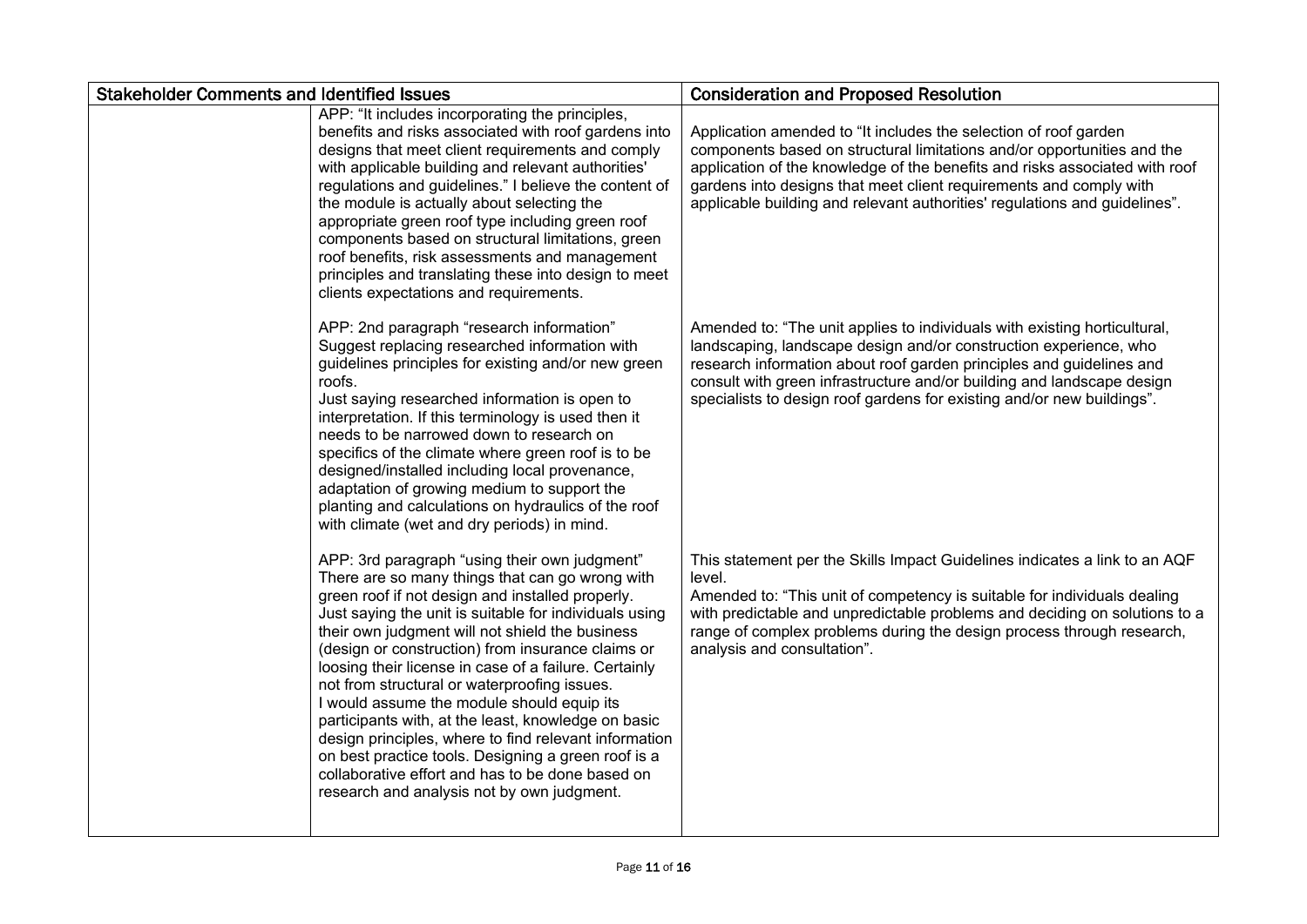| <b>Stakeholder Comments and Identified Issues</b> |                                                                                                                                                                                                                                                                                                                     | <b>Consideration and Proposed Resolution</b>                                                                                                                                                                                                                       |
|---------------------------------------------------|---------------------------------------------------------------------------------------------------------------------------------------------------------------------------------------------------------------------------------------------------------------------------------------------------------------------|--------------------------------------------------------------------------------------------------------------------------------------------------------------------------------------------------------------------------------------------------------------------|
|                                                   | NOTE: green roofs rather then roof gardens                                                                                                                                                                                                                                                                          | Following numerous discussions throughout the project about the wide<br>range of industry terminology, SMEs determined roof gardens to be the<br>agreed terminology.                                                                                               |
|                                                   | Element 1 - Focus should be on green roofs not<br>green infrastructure which is a very broad topic.                                                                                                                                                                                                                 | Although SMEs determined green infrastructure to be the agreed<br>terminology, Element 1 amended to specify "Research roof garden design<br>information".                                                                                                          |
|                                                   | PC 1.1 Establish constrains and opportunities<br>(structural and climatic) to accommodate client's<br>expectations and requirements.                                                                                                                                                                                | PC 2.4 added "Establish constraints and/or opportunities for meeting client<br>expectations and requirements, and clarify design scope with client" as<br>Element 2 is about scoping the design requirements in the context of the<br>site analysis.               |
|                                                   | PC2.1 "features and requirements"to inform<br>design perimeters.                                                                                                                                                                                                                                                    | 2.1 Amended to "Consult with client to clarify type, purpose, features and<br>requirements of roof garden to inform design parameters".                                                                                                                            |
|                                                   | PC2.3 "principles" It is structural requirements<br>rather then the principles which will inform the<br>green roof system type, and these are generally<br>confirmed with structural engineer. I.e. we need to<br>know max loading of the supporting structure when<br>the green roof system is in saturated state. | Adopted: Amended to "confirm structural requirements".                                                                                                                                                                                                             |
|                                                   | PC3.1 depths note: sorry, depths of what?                                                                                                                                                                                                                                                                           | Removed.                                                                                                                                                                                                                                                           |
|                                                   | PC3.6 Determine total weight of the system incl.<br>materials when saturated to ensure the total weight<br>complies with parameters provided by the structural<br>engineer.                                                                                                                                         | SMEs advised use of "water" rather than "saturated" covers all types of<br>water storage and additional liquid weight (previous feedback included<br>need to include water weight from irrigation/drainage/storage, as well as the<br>saturation). PC not changed. |
|                                                   | PC3.8 roof garden green roof type and consult<br>with green roof specialists and present to the client.                                                                                                                                                                                                             | Following numerous discussions throughout the project about the wide<br>range of industry terminology, SMEs determined roof gardens to be the<br>agreed terminology.                                                                                               |
|                                                   | Foundation Skill: "roof garden" suggested<br>replacement "green roof type".                                                                                                                                                                                                                                         | As above. No change.                                                                                                                                                                                                                                               |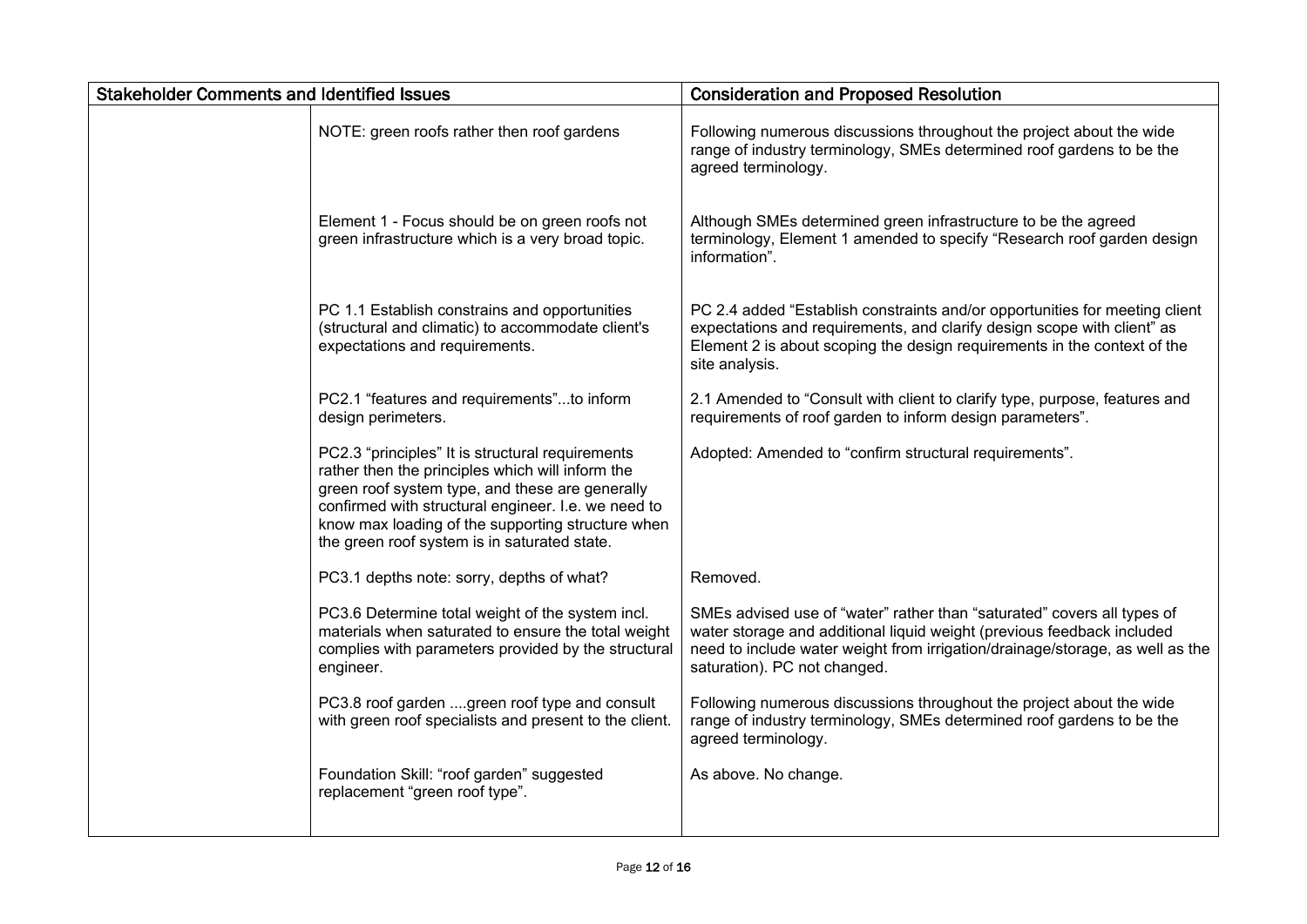| <b>Stakeholder Comments and Identified Issues</b> |                                                                                                         | <b>Consideration and Proposed Resolution</b>                                                  |
|---------------------------------------------------|---------------------------------------------------------------------------------------------------------|-----------------------------------------------------------------------------------------------|
|                                                   | PE: Green roof.                                                                                         | No change to 'roof garden' as above.                                                          |
|                                                   | Not convinced that 4 sq m design is sufficient to                                                       |                                                                                               |
|                                                   | allow any practitioner to take on more then a shed                                                      | Following numerous discussions throughout the project with SMEs and                           |
|                                                   | sized project for even the shallowest and the least                                                     | RTOs who will deliver the training, it was agreed a minimum of 4 square                       |
|                                                   | weighing green roof systems. EU and USA                                                                 | meters to be sufficient to enable the application/demonstration of the skills                 |
|                                                   | approach is to allow / sell DIY kits for 10 sq m size                                                   | and knowledge of the elements and performance criteria of the unit.                           |
|                                                   | garage type structures. Kit does not include                                                            |                                                                                               |
|                                                   | planting materials. These are sold online but the<br>owner of the structure needs to make sure that the |                                                                                               |
|                                                   | structural loading and waterproofing is compliant. It                                                   |                                                                                               |
|                                                   | falls under client's liability. The supplier and/or the                                                 |                                                                                               |
|                                                   | consultants is taking no responsibility for whatever                                                    |                                                                                               |
|                                                   | is happening below waterproofing layer.                                                                 |                                                                                               |
|                                                   |                                                                                                         |                                                                                               |
|                                                   | Happy to discuss this further. As a landscape                                                           |                                                                                               |
|                                                   | architect and a green roof practitioner, I personally                                                   |                                                                                               |
|                                                   | would be very worried about credibility and                                                             |                                                                                               |
|                                                   | competency of an individual who had passed the                                                          |                                                                                               |
|                                                   | module competency unit based on 4 sqm for                                                               |                                                                                               |
|                                                   | anything more than that.                                                                                |                                                                                               |
|                                                   | KE bullet 1: green infrastructure design Propose to                                                     | Although green infrastructure was terminology agreed to be SMEs as                            |
|                                                   | use green roof design.                                                                                  | industry terminology, bullet point amended to specifically "roof garden                       |
|                                                   | This applies to all below references.                                                                   | design".                                                                                      |
|                                                   |                                                                                                         |                                                                                               |
|                                                   | bullet 8: Planting section is missing                                                                   | Plant selection is to be conducted in consultation with a growing media                       |
|                                                   |                                                                                                         | and/or horticulture specialist with advice sought from these experts. PC 3.4                  |
|                                                   |                                                                                                         | "Consult growing media and/or horticulture specialist on selection of media                   |
|                                                   |                                                                                                         | and plants based on the location conditions and maintenance                                   |
|                                                   |                                                                                                         | requirements".<br>Bullet point 9 of KE "characteristics, properties and limitations of plants |
|                                                   |                                                                                                         | used for roof gardens".                                                                       |
|                                                   |                                                                                                         |                                                                                               |
|                                                   | bullet 10: These are types not properties of green                                                      | Bullet point amended to "properties of types of green roofs".                                 |
|                                                   | roofs.                                                                                                  |                                                                                               |
|                                                   | There are two basic types being extensive and                                                           |                                                                                               |
|                                                   | intensive (terminology does not reflect extend of                                                       |                                                                                               |
|                                                   | maintenance both rather the complexity of the                                                           |                                                                                               |
|                                                   | green roof system).                                                                                     |                                                                                               |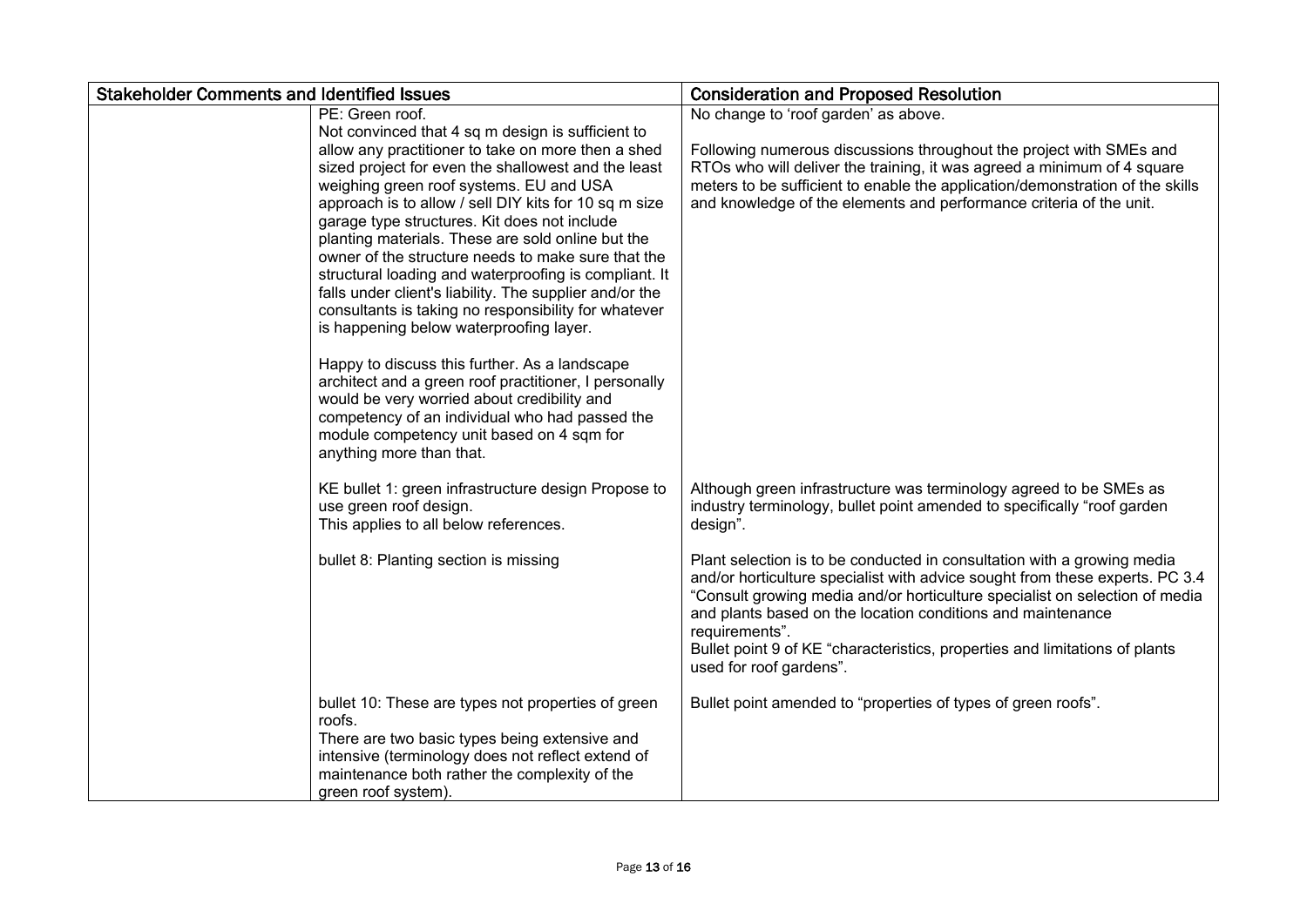| <b>Stakeholder Comments and Identified Issues</b> |                                                                                                                                                                                                                                                                                                                                                      | <b>Consideration and Proposed Resolution</b>                                                                                                                                                                                                                                                                                                           |
|---------------------------------------------------|------------------------------------------------------------------------------------------------------------------------------------------------------------------------------------------------------------------------------------------------------------------------------------------------------------------------------------------------------|--------------------------------------------------------------------------------------------------------------------------------------------------------------------------------------------------------------------------------------------------------------------------------------------------------------------------------------------------------|
| Industry, VIC                                     | I have had a read through.                                                                                                                                                                                                                                                                                                                           | Thank you for your feedback.                                                                                                                                                                                                                                                                                                                           |
|                                                   | A couple of things:<br>Vertical Gardens/Green Facades - should review<br>sun-shade modelling at winter, summer solstice<br>and equinox at 9am, 12 noon and 3pm for plant<br>design.                                                                                                                                                                  | AHCGRI502 Design vertical gardens and green facades includes<br>researching green infrastructure design information and performance<br>criteria that would enable sun-shade modelling for plant design including:<br>PC1.4 "Identify factors that will impact vertical gardens and green facade                                                        |
|                                                   |                                                                                                                                                                                                                                                                                                                                                      | designs".<br>PC2.2 "Identify project location and complete site analysis".<br>PC4.3 "Consult growing media and/or horticulture specialist to determine<br>media characteristics and functionality, and select plants based on location<br>conditions and maintenance requirements".                                                                    |
|                                                   |                                                                                                                                                                                                                                                                                                                                                      | Knowledge evidence of:<br>"site analysis, including:<br>climatic factors of wind, temperature, solar radiation, rainfall and<br>irrigation<br>characteristics, properties and limitations of plants used for green<br>infrastructure."                                                                                                                 |
|                                                   | Sensors - what type - moisture sensors do not<br>work. Only use flow alarmed irrigation controller.<br>Sensor is not the right word.                                                                                                                                                                                                                 | As above, reference to sensors and BMI systems has been removed from<br>the knowledge evidence in units AHCGRI501 Design roof gardens,<br>AHCGRI502 Design vertical gardens and green facades, and 'install sensor<br>equipment' has been removed from performance criteria (PC3.6) of unit<br>AHCGRI402 Construct vertical gardens and green facades. |
| RTO, VIC                                          | Support for the splitting of AHCGRI501 Design roof<br>gardens, vertical gardens and green facades into<br>AHCGRI501 Design rooftop gardens and<br>AHCGRI502 Design vertical gardens and green<br>facades, changes to the Performance Evidence<br>requirements and the addition of licensing<br>information to the Application section for each unit. | Thank you for your feedback and support for the revised components.                                                                                                                                                                                                                                                                                    |
| Industry, QLD                                     | title: Suggest to use generic term green walls.<br>Note near application: as above.                                                                                                                                                                                                                                                                  | Thank you for your suggestion and feedback.<br>Following numerous discussions throughout the project about the wide<br>range of industry terminology, SMEs determined vertical gardens to be the<br>agreed terminology.                                                                                                                                |

### <span id="page-13-0"></span>AHCGRI502 Design vertical gardens and green facades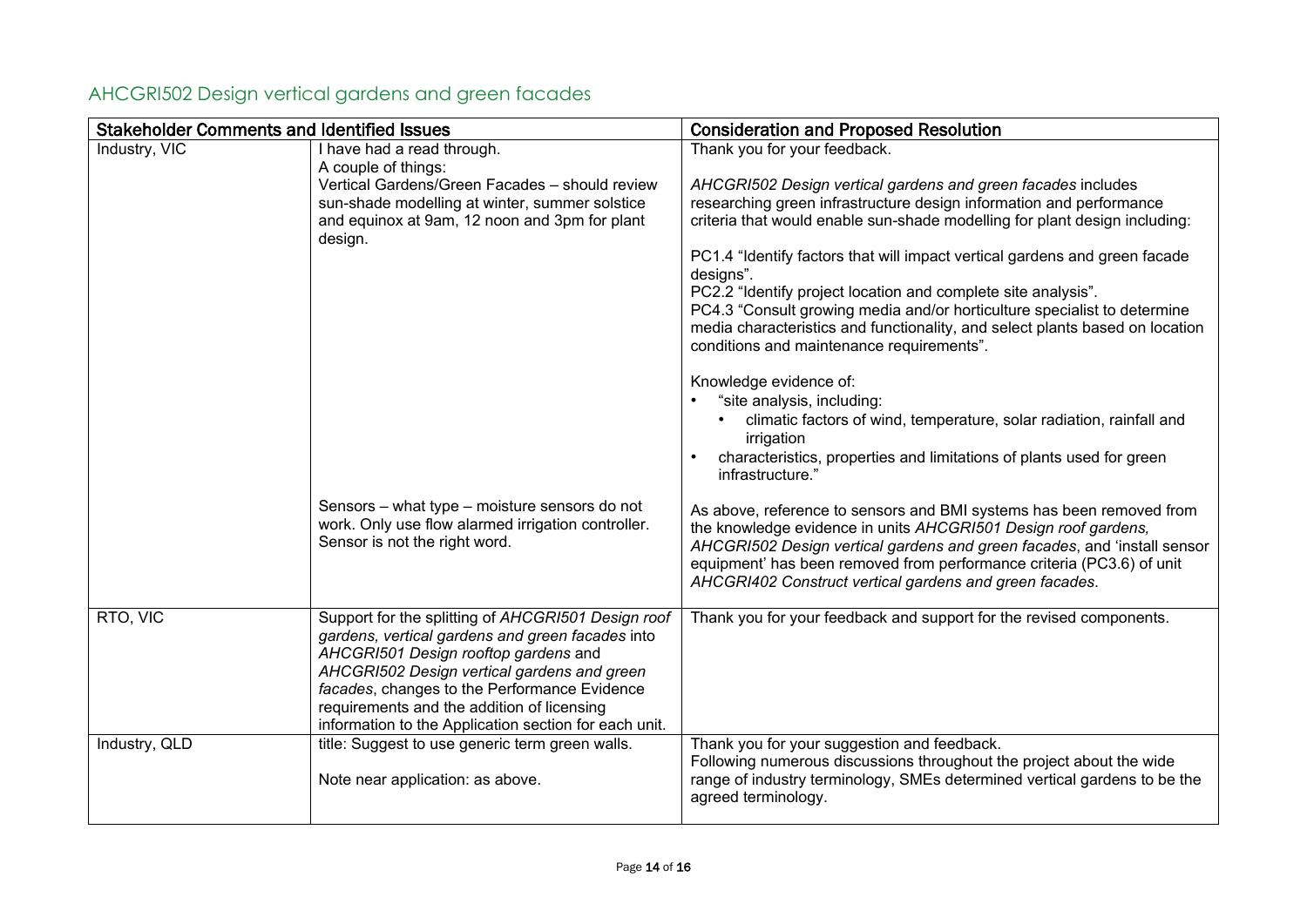| <b>Stakeholder Comments and Identified Issues</b> |                                                                                                                                                                                                                                                  | <b>Consideration and Proposed Resolution</b>                                                                                                                                                                                                                                                                                                                                                                                      |
|---------------------------------------------------|--------------------------------------------------------------------------------------------------------------------------------------------------------------------------------------------------------------------------------------------------|-----------------------------------------------------------------------------------------------------------------------------------------------------------------------------------------------------------------------------------------------------------------------------------------------------------------------------------------------------------------------------------------------------------------------------------|
|                                                   | APP 3rd paragraph: As per the comments for green<br>roof design equipping course participants with<br>nothing more that own judgment statement is not<br>satisfactory. If this is the benchmark businesses will<br>soon be without the business. | This statement, per the Skills Impact guidelines is intended to indicate a link<br>to an AQF level.<br>Wording amended to: "This unit of competency is suitable for individuals<br>dealing with predictable and unpredictable problems and deciding on<br>solutions to a range of complex problems during the design process<br>through research, analysis and consultation".<br>Note: wording also amended in 'construct' units. |
|                                                   |                                                                                                                                                                                                                                                  |                                                                                                                                                                                                                                                                                                                                                                                                                                   |

### <span id="page-14-0"></span>AHCGRI401 Construct roof gardens

| <b>Stakeholder Comments and Identified Issues</b> |                                                                                                                                                                                                                                                                                                                                                                                                    | <b>Consideration and Proposed Resolution</b>                        |
|---------------------------------------------------|----------------------------------------------------------------------------------------------------------------------------------------------------------------------------------------------------------------------------------------------------------------------------------------------------------------------------------------------------------------------------------------------------|---------------------------------------------------------------------|
| RTO, VIC                                          | Support for the splitting of a very large unit<br>AHCGRI401 Construct roof gardens, vertical<br>gardens and green facades into two smaller units,<br>AHCGRI401 Construct roof gardens and<br>AHCGRI402 Construct vertical gardens and green<br>facades, changes to the Performance Evidence<br>requirements and the addition of licensing<br>information in the Application section for each unit. | Thank you for your feedback and support for the revised components. |

### <span id="page-14-1"></span>AHCGRI402 Construct vertical gardens and green facades

| <b>Stakeholder Comments and Identified Issues</b> |                                                                                                                                                                                                                                                                                                                                                                                                    | <b>Consideration and Proposed Resolution</b>                        |
|---------------------------------------------------|----------------------------------------------------------------------------------------------------------------------------------------------------------------------------------------------------------------------------------------------------------------------------------------------------------------------------------------------------------------------------------------------------|---------------------------------------------------------------------|
| RTO, VIC                                          | Support for the splitting of a very large unit<br>AHCGRI401 Construct roof gardens, vertical<br>gardens and green facades into two smaller units,<br>AHCGRI401 Construct roof gardens and<br>AHCGRI402 Construct vertical gardens and green<br>facades, changes to the Performance Evidence<br>requirements and the addition of licensing<br>information in the Application section for each unit. | Thank you for your feedback and support for the revised components. |
| Industry, NAT                                     | AHCGRI402 - element 4 says "roof garden" needs<br>to be changed                                                                                                                                                                                                                                                                                                                                    | Thank you for identifying this error. It has been changed.          |